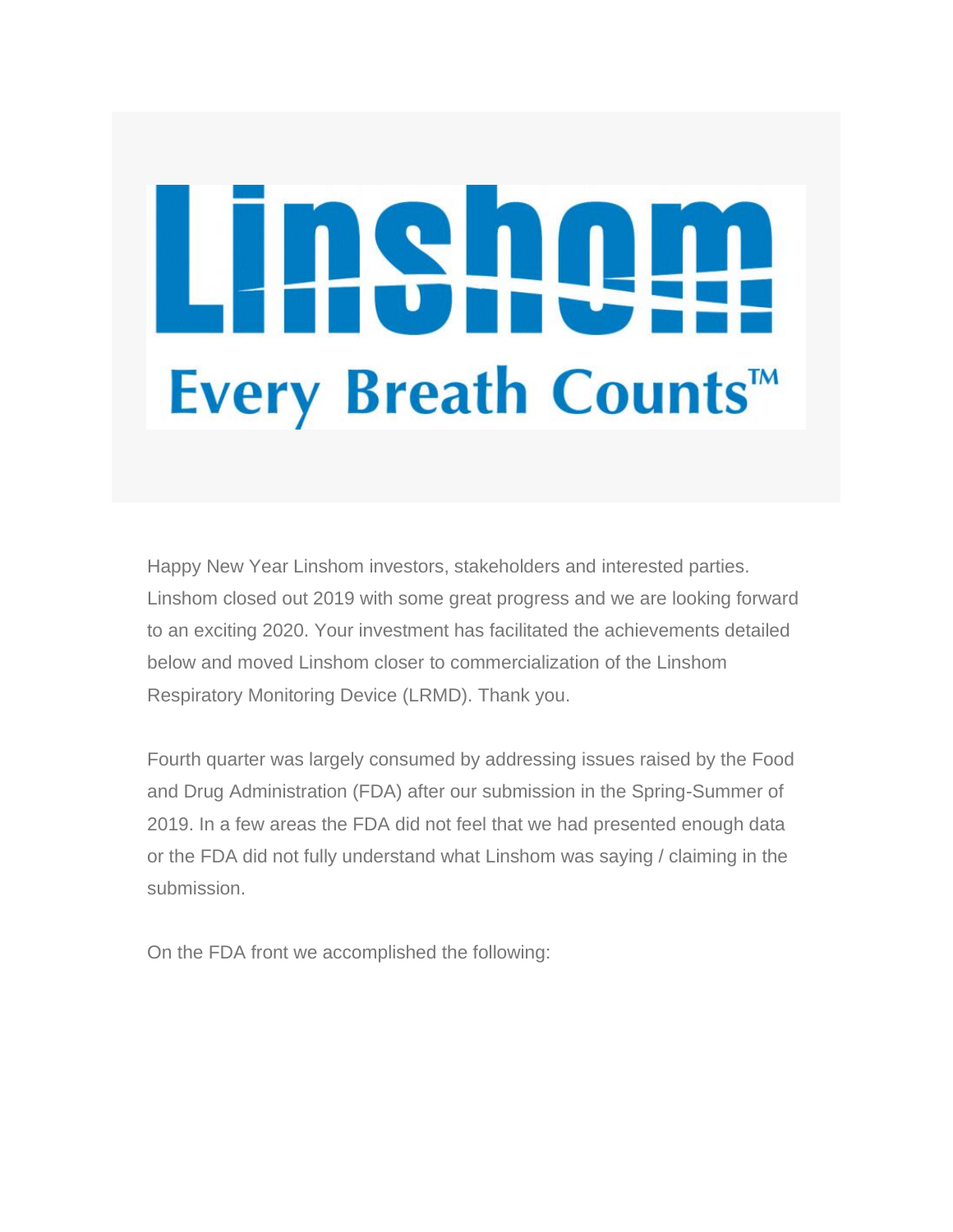- $\bullet$  In  $4<sup>th</sup>$  quarter our team met in person with the FDA to review our submission. Our goals were to i) better understand the FDA's positions, ii) clear up some scientific lack of understanding on the FDA's part, iii) outline our testing plans (to address raised issues) and gain agreement to those plans, and iv) gain agreement on our predicate device. The predicate device is what we are comparing LRMD to. In sum we achieved all four goals and found the FDA team to be most supportive and helpful.
- On January 2<sup>nd</sup> we submitted our response package to the FDA which included:
	- o A modification to the sensor housing such that it can easily and securely snap into a hole in an oxygen mask. This allowed us to submit the mask (which we will OEM source) and sensor together as one unit; a requirement of FDA. Thanks to John Moser and Ronen for the successful work here.
	- o Biocompatibility testing on the mask and sensor combination performed by contractor, Nelson Labs.
	- o Linshom performance test of RR vs Ventilator
	- $\circ$  Linshom performance test of RR vs. Capnography
	- $\circ$  Linshom performance test of RR vs. Capnography with subject motion
	- $\circ$  Linshom performance test of RR vs. Capnography with supplemental oxygen flow
	- o Linshom performance test of tidal volume vs. ventilator at room temperature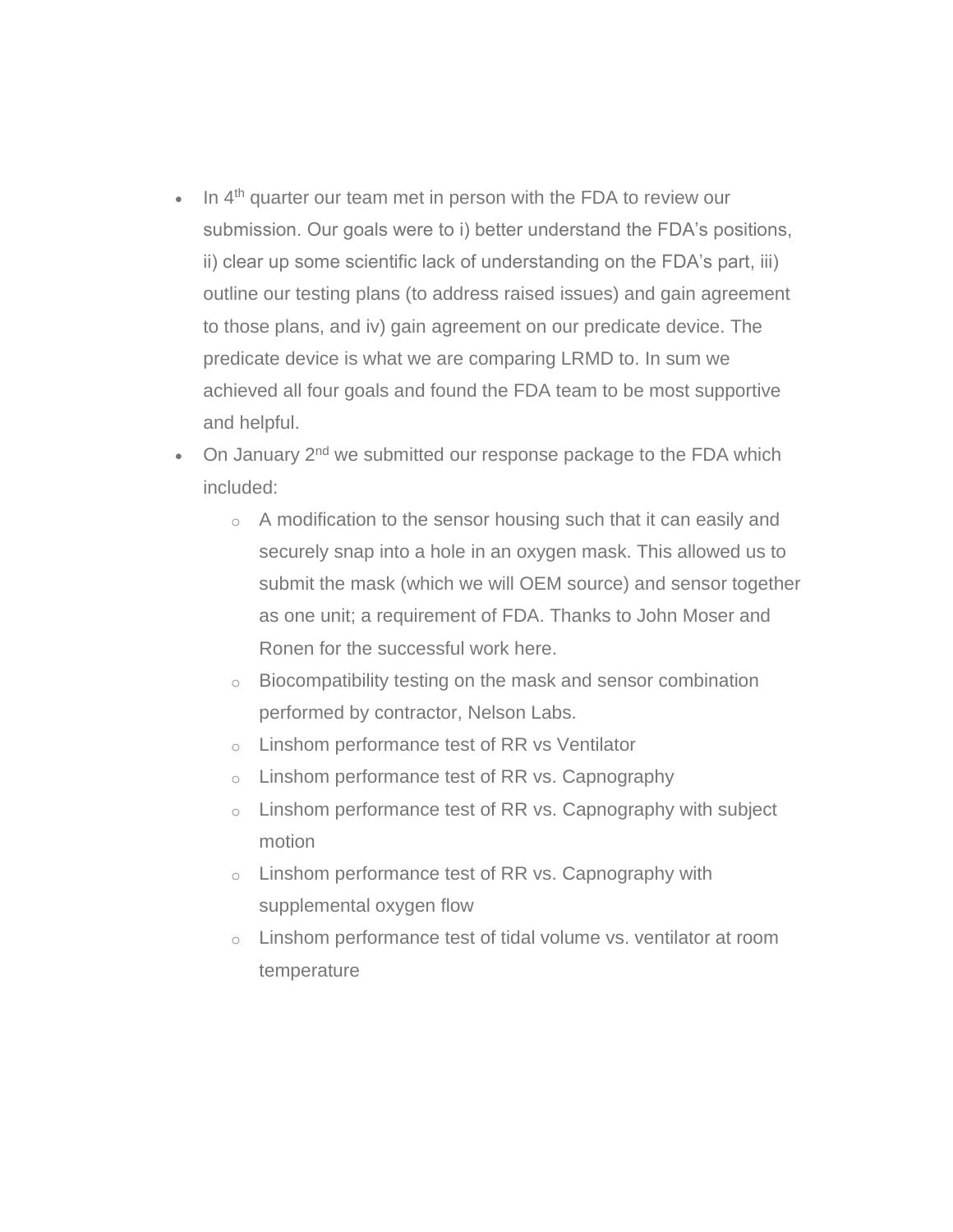- $\circ$  Linshom performance test of tidal volume vs. ventilator at elevated temperature
- $\circ$  Linshom performance test of tidal volume vs. ventilator at low temperature
- o Face mask tear and degradation test
- o Human factors and usability test of LRMD with about a dozen health care professionals
- In summary this was a 523-page report of tests run to address the issues raised by the FDA. Great work by Jack Kent who did the heavy lifting on the writing front and Ronen/Doron who did the heavy lifting on the testing front.
- This was done with high efficiency as all was completed for ~\$45K and would have cost 5X this if contracted out to third parties. Ronen and Doron found and rented the equipment needed allowing Ronen to complete the engineering testing in house.
- The FDA will respond to us by March 4th and could clear LRMD at that time. However, I predict they will ask for more data in a few of the areas. We will respond and I believe FDA clearance in Qtr. 2, 2020 is realistic.

On the investment side the \$1.5M convertible note is subscribed at \$550K or 37%. In December Linshom was screened by the Keiretsu Forum Mid-Atlantic and received favorable reviews. Keiretsu is the largest Angel investing group in the US. More detail on Keiretsu can be found here: [https://keiretsuforum](https://linsomforlife.us4.list-manage.com/track/click?u=aa3c77c44e937981b267385c9&id=94b2e25868&e=be0a5cec7b)[midatlantic.com.](https://linsomforlife.us4.list-manage.com/track/click?u=aa3c77c44e937981b267385c9&id=94b2e25868&e=be0a5cec7b) Linshom will likely participate in one of their road shows in February or March, presenting to Angel investors in New York, Philadelphia / Pittsburgh (by video), and Washington DC.

Fourth quarter also saw successful screenings of Linshom by the Maryland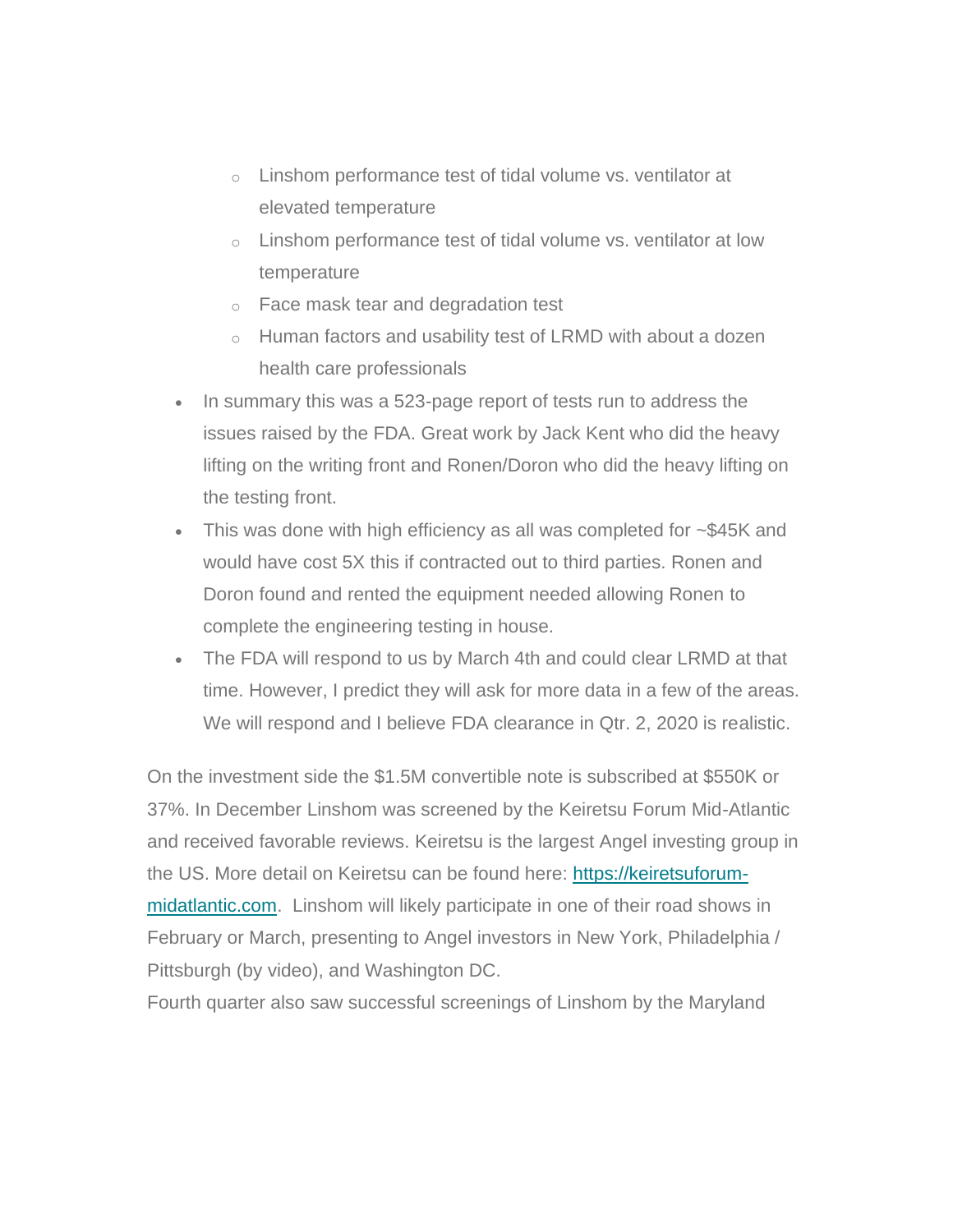Momentum Fund [\(http://momentum.usmd.edu\)](https://linsomforlife.us4.list-manage.com/track/click?u=aa3c77c44e937981b267385c9&id=813accb17c&e=be0a5cec7b) and the Abell Foundation [\(https://www.abell.org\)](https://linsomforlife.us4.list-manage.com/track/click?u=aa3c77c44e937981b267385c9&id=0af7486935&e=be0a5cec7b). These funds require company operational presence in Maryland and Baltimore City respectively. Both funds are doing a deeper dive on Linshom and the markets we plan to commercialize into. Our investment strategy is to use the convertible note funds for three activities:

- Complete and gain FDA clearance
- Manufacture a small lot of devices for a clinical trial
- Begin a small clinical trial to build the evidence needed for clinical adoption

This will be followed by a \$5M series A round of funding that will:

- Complete the trial mentioned above
- Move the sensor from 1 to 2-piece design where the thermistor embedded in the mask (or other form factor like a nasal cannula) is disposable and the thermo-electric cooler (outside of the mask) is reusable.
- Integrate with and display our data on a small monitor (vs. laptop currently).
- Gain follow-on FDA clearance if necessary. This will be a much shorter path as our predicate will be our own device, LRMD.
- Begin commercialization (selling).

On the manufacturing front we have interviewed multiple firms in Boston, Baltimore, Israel and Indianapolis to identify a partner(s) that can industrially engineer the sensor and monitor described above and then move on to full manufacturing. We have a short list of capable candidates and will be doing a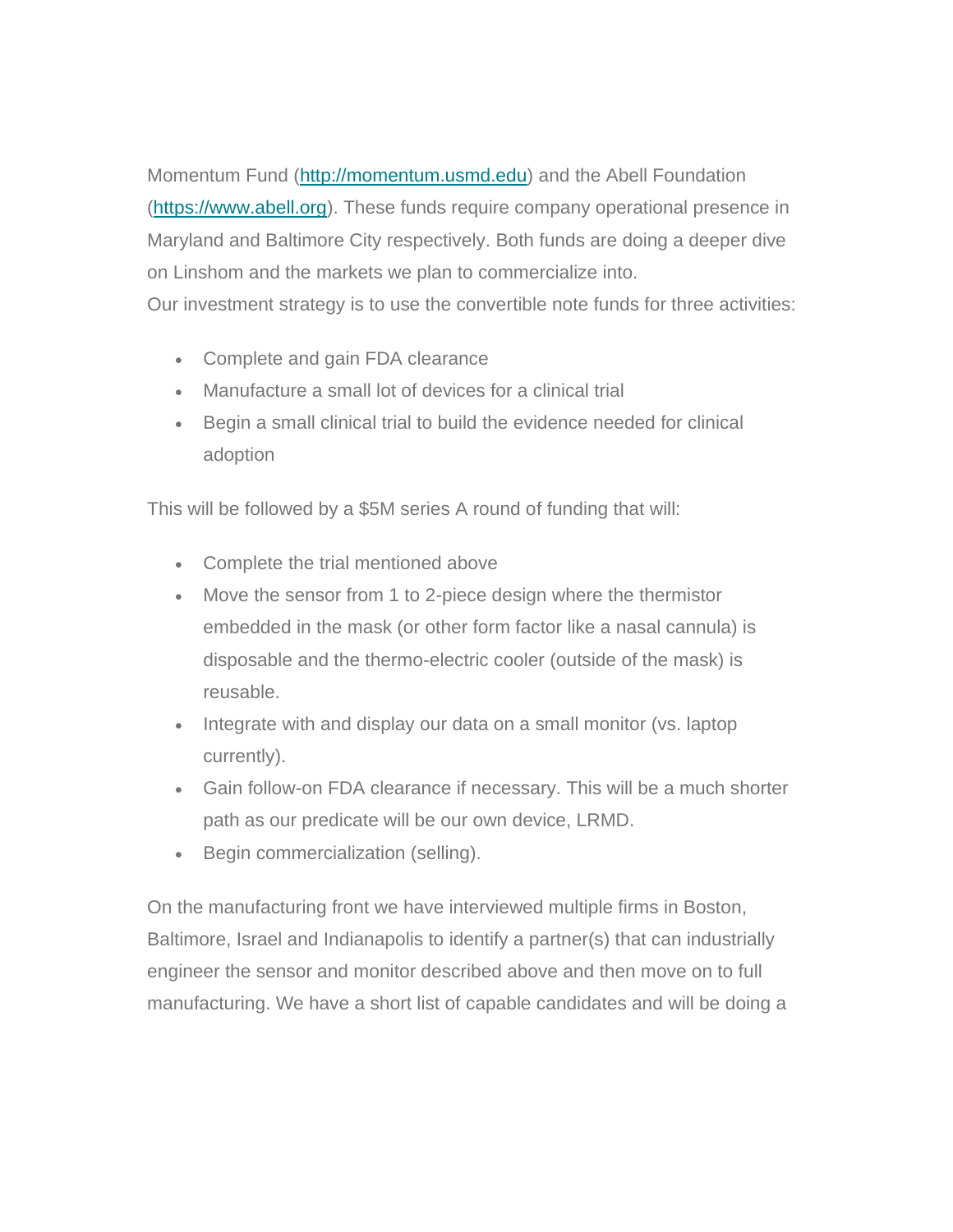deeper dive this quarter and next.

Quarter 1, 2020 will be focused on completing and gaining FDA clearance and closing out the convertible note round of funding. We will also accelerate our outreach to strategic partners like Medtronic, Massimo, GE, Phillips and others.

Linshom had several discussions with the US Air Force (USAF) as they have an interest in technologies for pilot monitoring, medics, first responders, etc. On December 18<sup>th</sup> we had a face-to-face meeting with USAF representatives at Wright Patterson AFB in Dayton Ohio. Linshom is now following two different paths regarding the USAF:

- We are in preliminary discussions with several other USAF vendors regarding teaming with them as a subcontractor for response to a USAF request for proposal (RFP). The RFP's focus is pilot monitoring in fighter plane cockpits. Linshom is not capable of fulfilling a primary response to this RFP, but the respiratory rate monitor could provide valuable information for another, larger, company responding (i.e. defense contractor).
- We are also writing an SBIR phase 1 proposal to AFWERX; an open topic solicitation.

Linshom has not changed our strategy or focus on clinical markets with this USAF activity. This is simply an opportunity that may have potential to fund (non-dilutive) some of our forward-looking product development and help the USAF out at the same time.

Should you have investor contacts that are looking for an early stage, de-risked